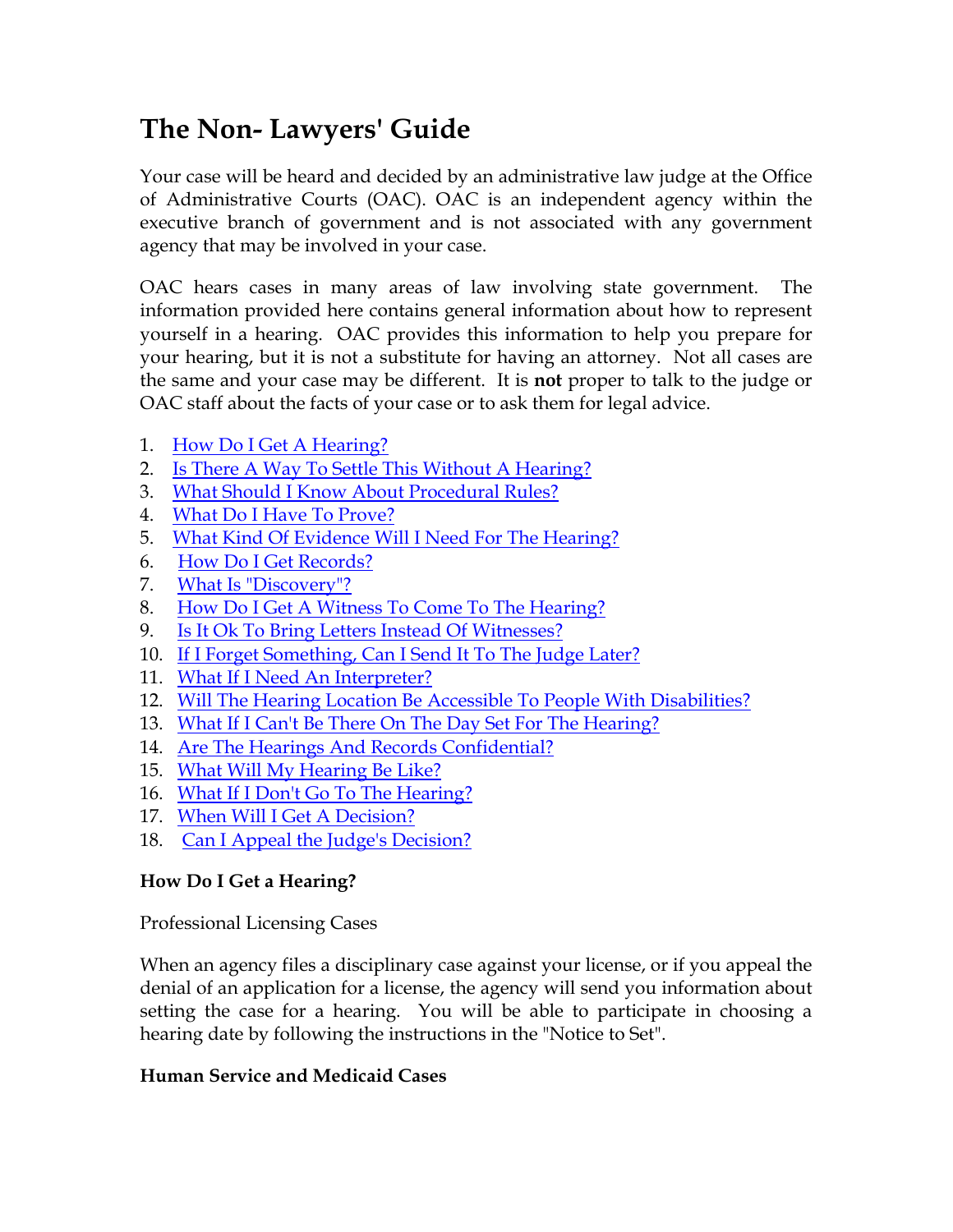In human service and medicaid cases you can file an appeal by sending a letter to the Clerk's Office describing the types of assistance you have been receiving or want to receive, the county department of human services you have been working with, the name of the person at the county department of human services you have been working with, and what happened to your assistance (for example, was assistance denied, was it terminated, has the amount of assistance changed, or is the county attempting to recover an overpayment). Be sure to include your name, address, telephone number and social security number. You should attach to this letter a copy of the notice you received from the agency.

Or, you can fill out a Request for State Hearing form. You can get this form from the Clerk's Office, or you can get a copy by clicking on the "forms" link on the "Clerk's Office" page of the OAC web site.

All contested case hearings are given a docket (identification) number. This will appear in the upper portion of all documents you receive from the Clerk's Office. You must use this number, your name, and current address for all correspondence or filings.

**Remember: It is very important for you to read carefully the documents sent to you by the Agency (i.e., County Department of Human Services, State Department of Human Services or State Department of Health Care Policy and Financing). Those documents tell you the issues involved or the charges brought against you by the agency, what deadlines you must meet and what rights you have.** 

**Is There a Way to Settle This Without a Hearing?**

Cases often settle without going to hearing. Contact the other party or parties to see if you can work something out. The parties may discuss settlement, and settle a case, at any time.

OAC will also provide a judge (who is not the judge who will decide your case) to meet with the parties and help the parties reach a settlement. This meeting is called a mediation or a settlement conference. If you want to have a mediation or settlement conference, ask the other side if they would be willing to do so. If all parties want a meeting to try to settle the case, contact the Clerk's Office and a meeting will be set up. Even if the other side does not want to have a mediation or settlement conference, a judge may require one if you ask.

Settlement discussions or mediation do not put your case on hold. All deadlines in the case remain the same unless the judge changes them.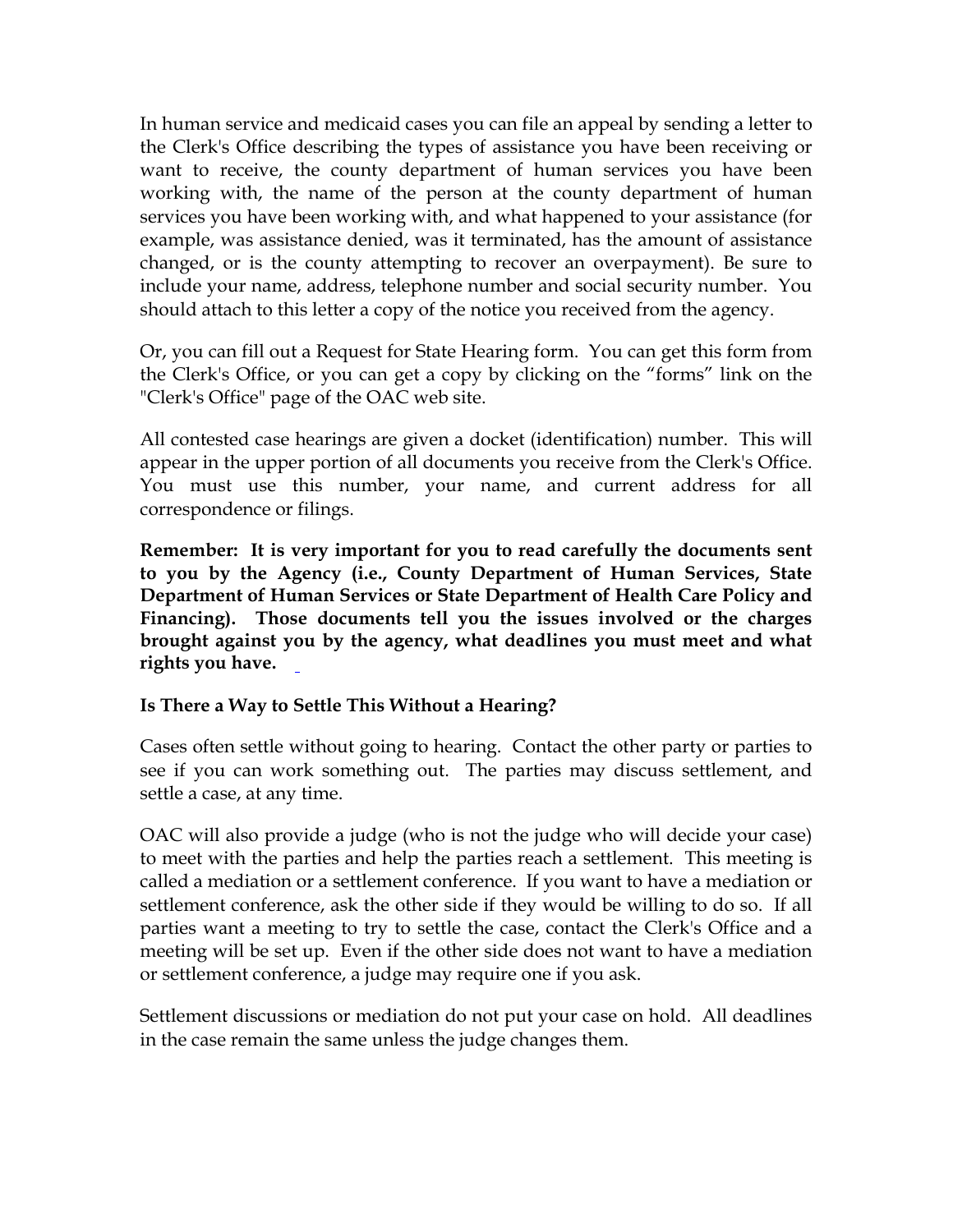In **human services and medicaid cases** contact the agency's attorney or your technician to determine if you can work something out. In lengthy or complex cases, OAC may require a settlement conference.

In **licensing and other regulatory agency cases**, and also in cases involving a confirmation of child abuse and neglect, contact the agency attorney to see if you can work something out. In many of these cases when you receive the first documents in your case from the agency you will receive a form that you can check off if you want to have a judge conduct a mediation of your case. You can also get this form by clicking on the "forms" link on the "Clerk's Office" page of the OAC web site. A mediation is a meeting between you and the agency at which a judge tries to help the parties settle the case. The Clerk's Office can also assist you in setting up a mediation or a settlement conference.

## **What Should I Know About Procedural Rules?**

Depending on the type of case you have there may be special rules known as procedural rules that you will have to follow. You may see the procedural rules for your type of hearing by clicking on the "procedures" button on the home page of the OAC web site.

In **licensing and other regulatory agency cases,** and also in cases involving a confirmation of child abuse and neglect**,** the hearing will follow the general OAC Rules of Procedure, published at 1 CCR 104-1. You can purchase a copy of the rules from the Clerk's Office for a small fee or can see them by clicking on the "Procedures" button on the OAC web site. The procedures in the State Administrative Procedure Act, found at Section 24-4-101 through 108, C.R.S., are also applicable.

You and the agency must exchange prehearing statements containing the information listed in Appendix A of the OAC rules. Be sure to include a list of witnesses and a list of any documents (called "exhibits") that you want the judge to consider at the hearing. You must also give the agency copies of the documents on your list. This all must be done 20 days before the hearing. **It is very important that you submit the required prehearing statement. If you do not do so, the judge may prevent you from calling witnesses or introducing documents into evidence.** 

In **human services and medicaid cases,** prehearing statements are generally not required. However, in human services cases the county department of human services must send you a letter five days before the hearing explaining why the county department has taken the action in question (*e.g.,* denying assistance, terminating assistance, reducing benefits or seeking to recover money).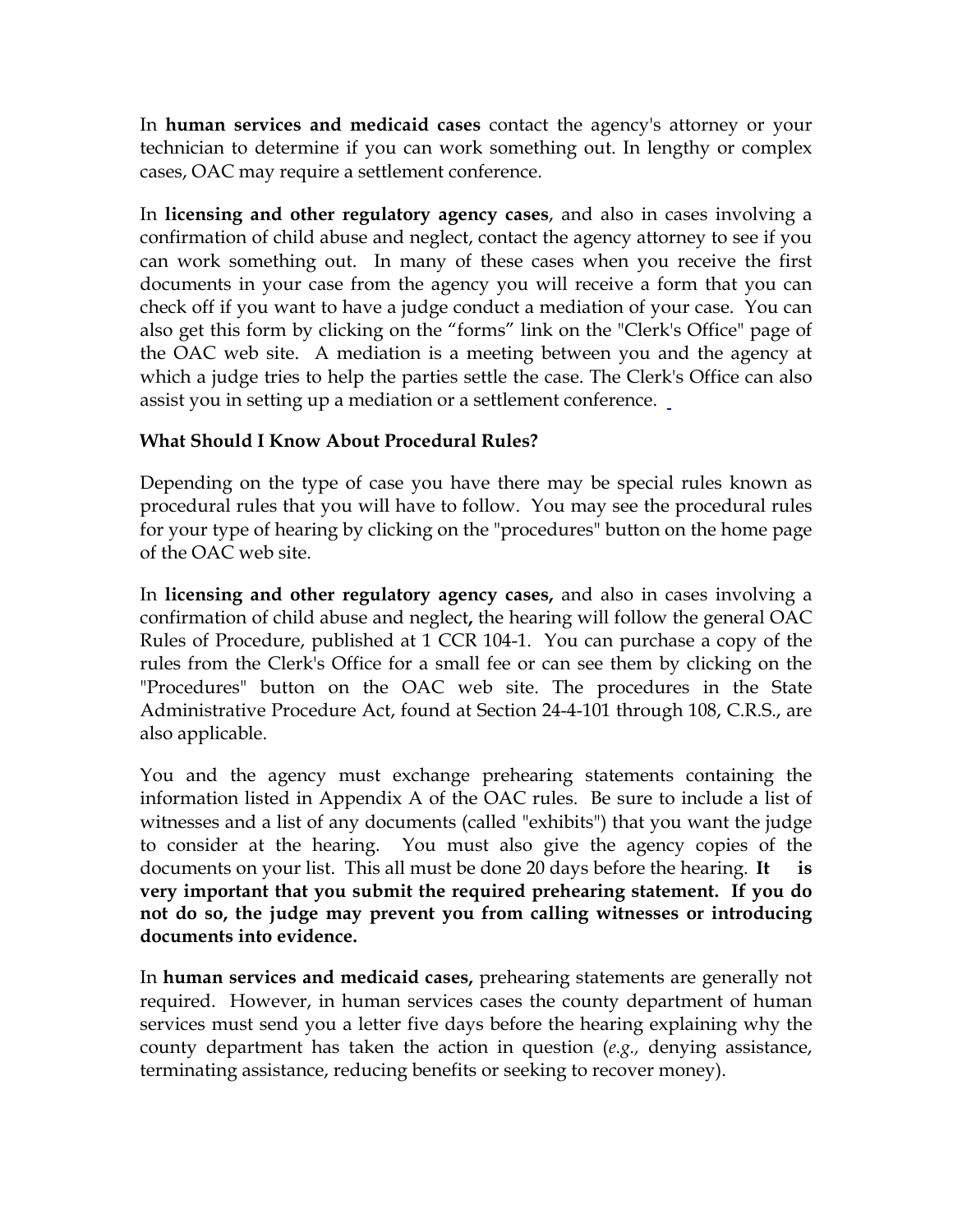#### **What Do I Have to Prove?**

In **human services cases** the agency must establish that you violated the laws, rules, or county policies and that the agency acted properly. This is true, for example, if your case involves Colorado Works; food stamps or other public assistance; you are appealing an action of the a confirmation of child abuse and neglect or you already have a child care or provider license and the agency wants to take disciplinary action against you. This is also true in medicaid cases if your existing benefits have been terminated. However, if you are not currently receiving medicaid and your application for medicaid has been denied, you will be required to prove that you are eligible for Medicaid.

If you are applying for a license, you must prove that you meet the qualifications for that license. If you have a different type of case, the judge will determine the burden of proof before the hearing.

In **licensing cases**, if you already have a license and the agency wants to take disciplinary action against you, the agency generally has the burden of proof. It must establish that you violated the laws or regulations listed in the notice of charges. You may ask the judge to tell you which party has the burden of proof prior to the hearing, if you are uncertain.

If you are applying for a license, you must prove that you meet the qualifications for that license.

Even when the agency has the burden of proof, you may wish to offer evidence refuting the charges, evidence of your good character, and evidence of mitigating circumstances and rehabilitation, as appropriate.

## **What Kind of Evidence Will I Need for the Hearing?**

You can bring witnesses to the hearing who know about the facts and issues involved in the case. If there are documents, such as letters, contracts, business records, or medical records that help prove your case, bring the original and at least three copies to the hearing. You may also bring photographs or other items that relate to your case that you want the judge to consider.

In some kinds of cases you must send a copy of your exhibits and a list of witnesses to the other side well before the hearing. If you do not do this the judge may exclude your exhibits or witnesses at hearing. Be sure to read the procedural rules for your type of case and follow all prehearing orders issued by the judge in your case.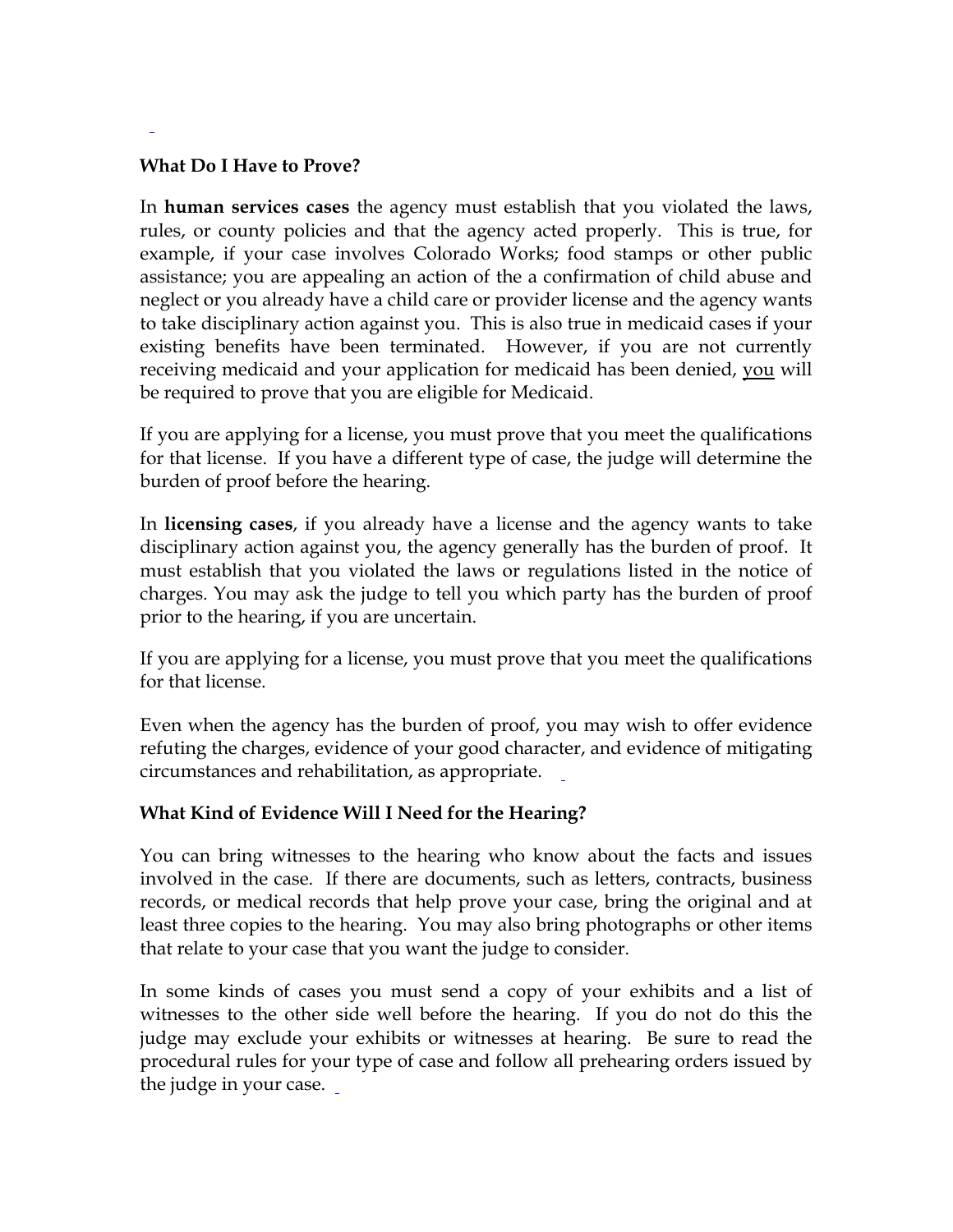#### **How Do I Get Records?**

First, try to get the documents just by asking the other side. You also have the right to subpoena from individuals, businesses, and government agencies relevant records or other things to be produced at the hearing. Contact the Clerk's Office well before the hearing for the [subpoena](https://www.colorado.gov/pacific/oac/oac-form-links) forms. You must arrange to pay required fees, including mileage, and have someone else serve the subpoena at least 48 hours before the hearing, not counting weekends and holidays. You can also obtain records through formal discovery.

#### **What is "Discovery"?**

Discovery is a formal way of finding out information about the other side's case before the hearing. Discovery includes depositions, interrogatories, requests for admissions and requests for production of documents. Depositions are sworn statements of witnesses taken before the hearing before a court reporter, without the judge being present. If you want to take the deposition of a witness you may [subpoena](https://www.colorado.gov/pacific/oac/oac-form-links) the witness, but you will be responsible for any witness fees, court reporter fees and other expenses of the deposition.

Interrogatories are written questions the other side must answer in writing under oath. A request for production of documents is a written request to make available documents that are identified in the request. A request for admissions is a set of statements a party sends to the other side in writing; the other side must admit or deny these statements.

In **licensing or other regulatory agency cases,** and also in cases involving a confirmation of child abuse or neglect, after you receive the notice of charges or other document stating the issues, you may receive interrogatories, a request for admissions or a request for production of documents from the agency. That request requires you to provide the listed information to the agency's attorney within a certain time. Be sure to read the documents you receive to verify the time that you have to respond to any discovery requests from the agency.

You have the same right to get information from the agency. You may call or write the agency attorney and ask to see a copy of the investigative file and any other relevant documents or evidence the agency has regarding your case. You may have to pay for copies. If you do not get the information you need, you may send the same type of formal discovery request to the agency attorney. Upon written request, the judge will decide disputes about discovery.

In **human services and medicaid cases** you or your representative have the right to examine, at the agency's office, all papers and records which are to be used at your hearing. The agency may charge a nominal cost for copies of the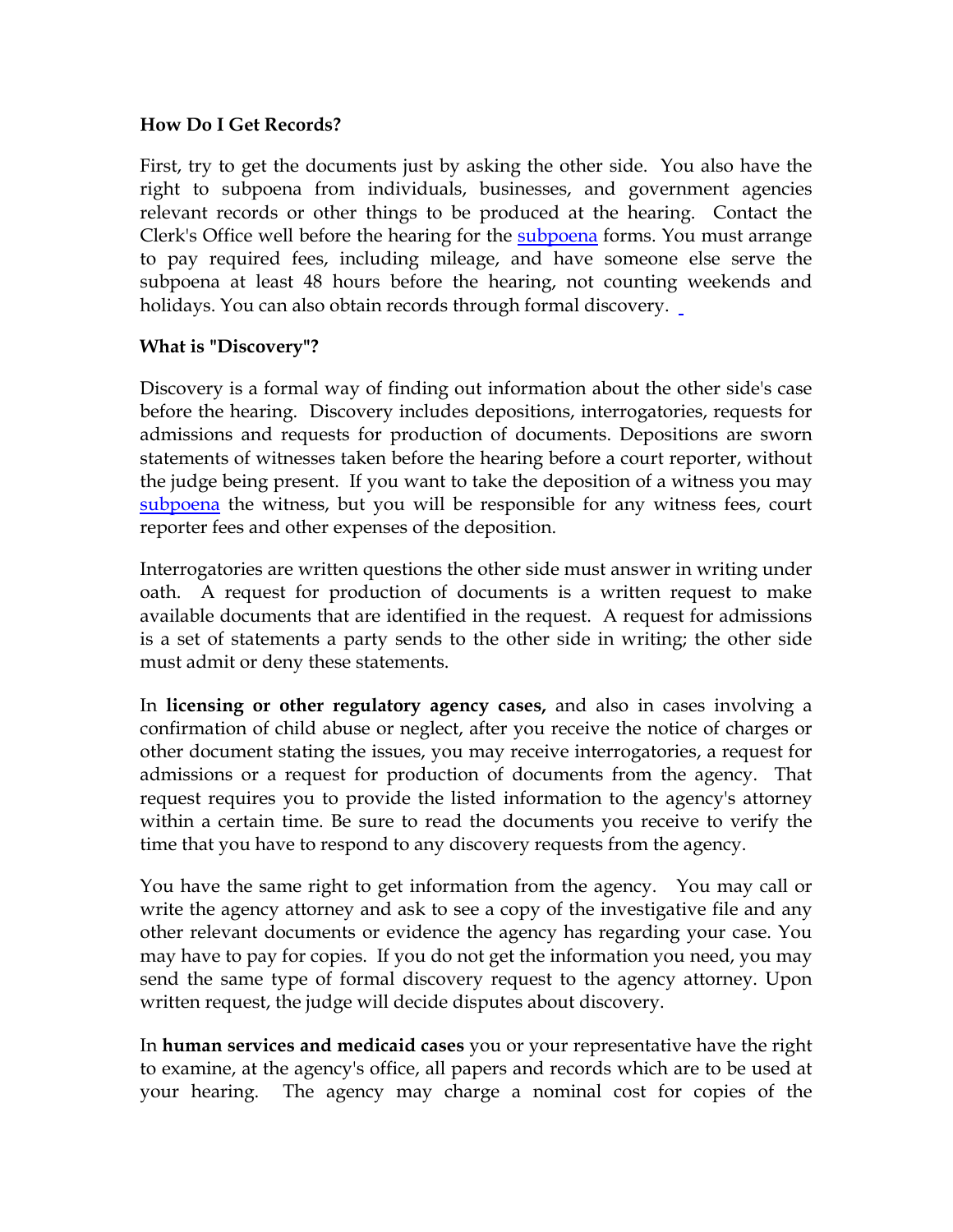documents. Call or write the agency and ask to see a copy of your file and any other documents or relevant evidence the agency has regarding your case.

## **How Do I Get A Witness to Come to the Hearing?**

A witness can come voluntarily to the hearing; however, a subpoena protects your right to have that person testify if their testimony is relevant to your case. Contact the Clerk's Office well before the hearing to get a [subpoena](https://www.colorado.gov/pacific/oac/oac-form-links) to require the witness to appear. You must arrange to pay required fees, including mileage, and have someone else serve the subpoenas at least 48 hours before the hearing, not counting weekends and holidays. If you subpoena doctors or other experts, you may have to pay for their time to testify at the hearing as well as their time to travel to the hearing.

## **Is It OK to Bring Letters Instead of Witnesses?**

Generally, it is better to bring witnesses who can help present your side of the case and answer any questions raised. **Usually, a written statement by a witness who is not present at the hearing is not allowed**.

**Remember: This hearing is your chance to tell the judge your side. It is important to have your witnesses present at the hearing to testify and to have all of your documents at the hearing**.

# **If I Forget Something, Can I Send It To The Judge Later?**

In a licensing or other regulatory agency case your chance to present evidence is at the hearing. Only in rare cases will the judge allow you to send evidence later.

In a **human services or medicaid case** if you could not get the evidence in time for the hearing, the judge may allow you to send it later. If the judge allows you to send in a document after the hearing, you must also send it to the agency, which will have a chance to respond. The judge will tell you when you have to send this additional evidence. However, even in human services and medicaid cases, the judge may not allow you to submit any documents after the hearing is over. **Remember: This hearing is your chance to present your side of the case to the judge. It is important to have all of your documents at the hearing**.

## **What If I Need An Interpreter?**

In **regulatory agency cases**, if you or a witness need a language interpreter, you should arrange to bring your own certified interpreter. **Normally, it is not OK to bring a friend or relative to interpret for you.** You may contact the lawyer for the other side to see if you can arrange for an interpreter or share an interpreter.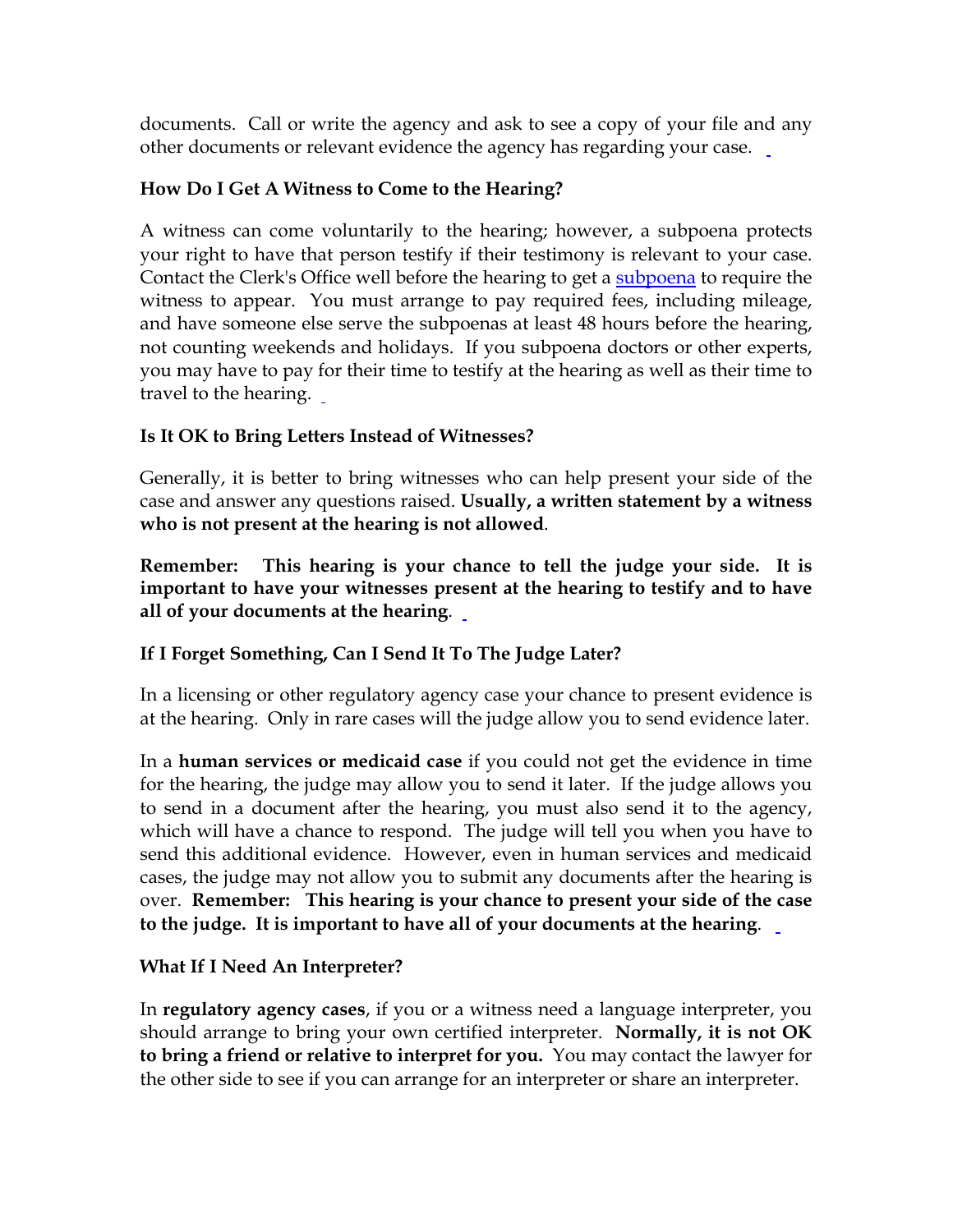In **human services and medicaid cases**, if you cannot understand or speak the English language, you can request the agency to get someone who understands and speaks both your language and the English language to help you at the hearing; or if you prefer, you may bring someone with you of your own choice to help.

If you need a sign-language interpreter, contact the clerk's office.

# **Will the Hearing Location Be Accessible to People With Disabilities?**

Hearing locations are accessible to persons with disabilities; however, check in advance with the Clerk's Office to assure accessibility. In addition, if you know persons who plan to attend have special needs that require reasonable accommodation, contact the Clerk's Office as soon as possible so arrangements can be made.

## **What If I Can't Be There On The Day Set For My Hearing?**

If you cannot attend the hearing on the date and time shown, you must contact the Clerk's Office and the other side as soon as you know of the problem. You can ask the judge for a continuance (that is, for a new hearing date). You must show good cause to change a hearing date. The sooner you make your request, the more likely it will be granted. Good cause includes circumstances beyond your control, such as your illness, illness of another household member requiring your presence, a household emergency, or the unavailability of an important witness on the day of hearing. The need for more time to get a lawyer or, in appropriate cases, a non-lawyer advisor, or to prepare for the hearing may also be considered good cause in some cases.

# **Are the Hearings and Records Confidential?**

Some hearings and records are confidential and not open to the public. In **human services and medicaid cases** the law protects the privacy of public assistance applicants and recipients and provides for confidentiality of records in child abuse or neglect cases. Except for parties and advisory witnesses, witnesses may be excluded from the hearing room except when testifying. Some other types of cases may also be closed to the public.

Your hearing will be recorded on a tape recorder or digitally, by computer. The tape or digital recording of the hearing is the official record of the hearing and the transcript, if any, must be made from that recording. A party may request a copy of the official recording at a nominal cost. The judge has the discretion whether to allow any other person to make a recording of any portion of the hearing. The taking, use, and distribution of any recording is subject to the confidentiality statutes.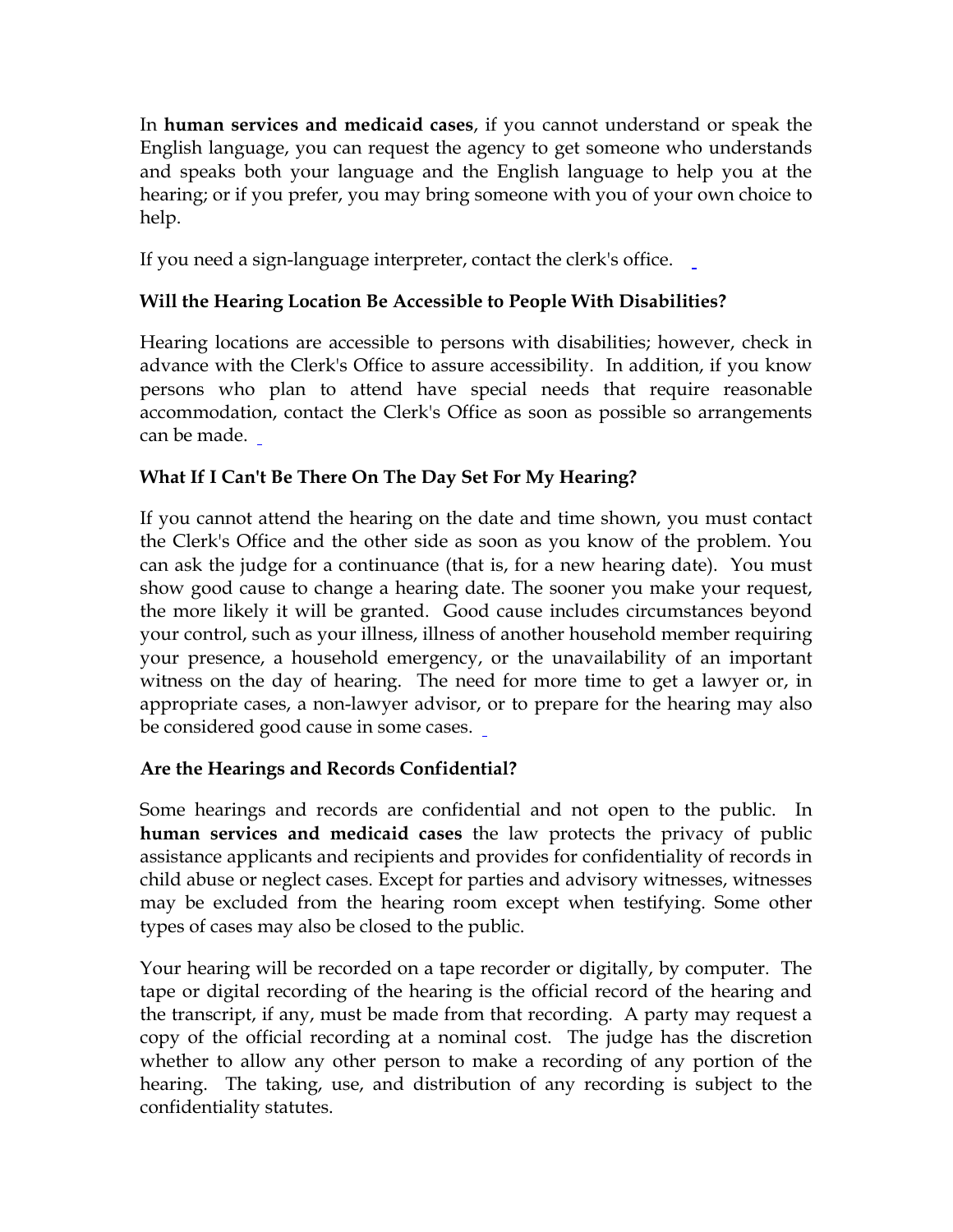Generally, hearings and records in **regulatory agency cases** are open to the public.

If a hearing or record that normally would be open to the public contains sensitive or personal information (such as medical records) a party can ask the judge to close the hearing or seal the file.

#### **What Will My Hearing Be Like?**

Your hearing will be very similar to a trial in court, with witnesses, exhibits and rules of evidence. An attorney may represent the other side to your case. You may be represented by an attorney or you may appear on your own behalf. In some types of cases, a friend, relative, or non-attorney advisor may represent you. However, if the party involved in the case is not you personally but instead is an entity such as a partnership or corporation, attorney representation may be required.

It is up to you to decide whether you will hire an attorney. OAC cannot appoint one for you. You may choose to represent yourself, but an attorney may be better able to present your case.

A list of free or low cost legal services for indigent persons is included at the end of this Guide. The Colorado Bar Association keeps a list of attorneys who you may be able to consult for no charge. Additionally, the Office of Administrative Courts has compiled a list of Free or Low Cost Legal Services for Indigent [Persons.](http://www.colorado.gov/dpa/oac/pdf/Legal Services2.pdf)

You should arrive at the place where your hearing will be held before your scheduled hearing so that you and any witnesses may be seated in the hearing room.

The hearing will be tape recorded or digitally recorded on a computer. This is important because the tape-recorded or digitally-recorded record—may be necessary if anyone wants to appeal the judge's decision.

**In human services and medicaid cases,** if your hearing is by telephone you will be seated next to a speaker-telephone, and the judge will participate by telephone connection to the hearing room. If this is a face-to-face hearing, the judge will appear personally to conduct the hearing. If your hearing involves a human services matter and is scheduled to be by telephone, you may contact OAC to reschedule it as a face-to-face hearing. If your hearing involves medicaid and is scheduled to be by telephone, you may have it rescheduled as a face-toface hearing if you state a good reason for your request. The judge will -record the hearing to preserve the record. The hearing will not be open to the public,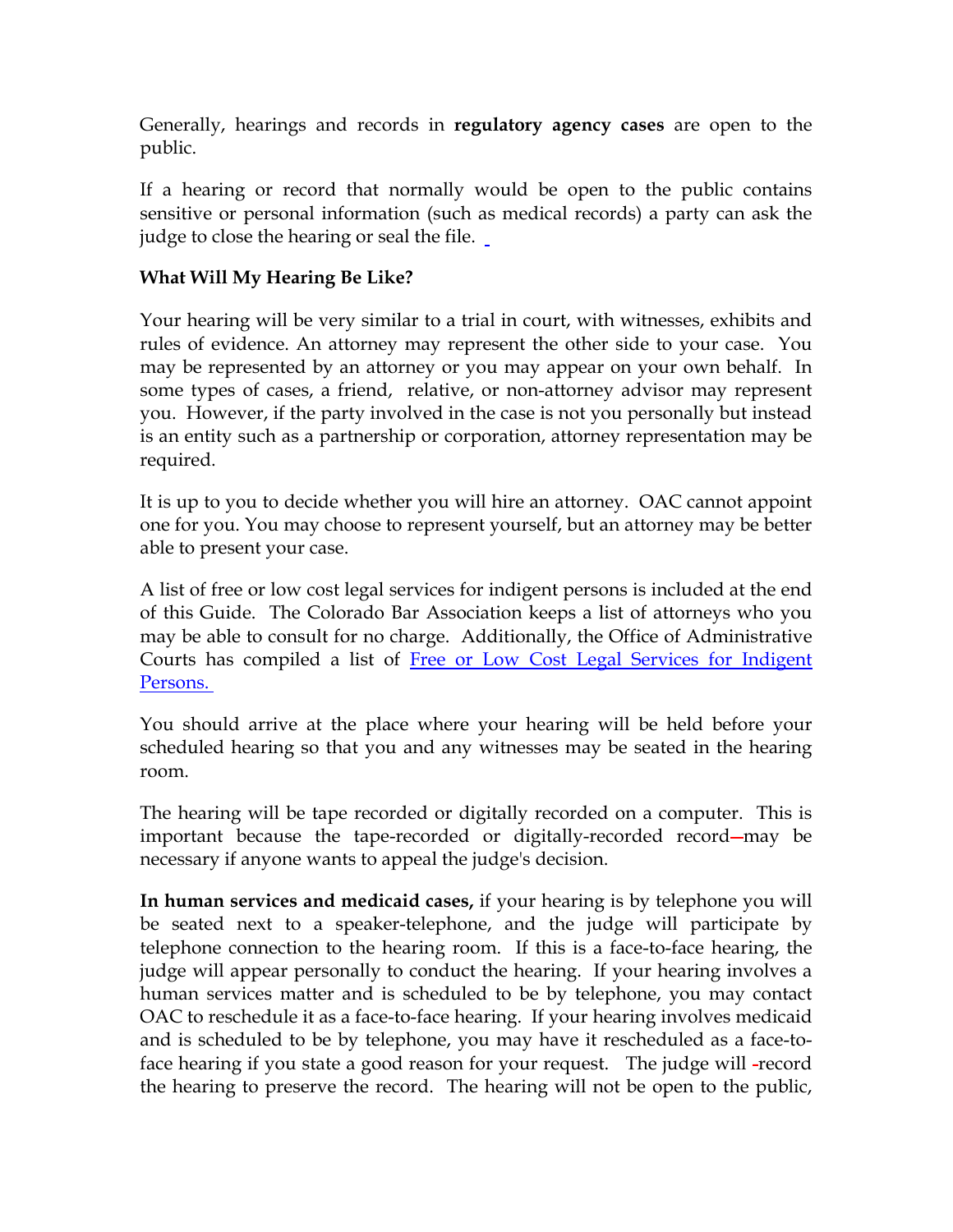but you may bring friends and relatives to your hearing if there is enough room. **In an intentional program violation hearing, the agency cannot call you as a witness during your case unless you give up your right to remain silent.**

**When the hearing begins**, each party may present an opening statement, which is a brief outline of the evidence they expect to present. The opening statement is not evidence, and neither side is required to make one.

Then, each side is allowed to call witnesses, who will take an oath to tell the truth. You may call witnesses to ask questions about the facts of your case and you may testify yourself.

A witness is questioned first by the party calling the witness (direct examination), then by the opposing party (cross-examination). Additional questioning by each side (redirect and re-cross) may also be permitted. Crossexamination and re-cross examination is the opportunity to ask questions of the witness; the cross-examiner will not be permitted to make statements. The judge may also ask questions.

Either side may offer papers, documents, or other materials as exhibits. Each side has the right to object to any of the exhibits that a party requests to be admitted into evidence or to object to any of the testimony offered by the other side. The judge will then decide whether or not to allow these exhibits or testimony into evidence.

**If you testify**, the judge may ask some questions. You also can make a statement. Then the other side will ask you questions (cross-examination). You then will have a chance to make another statement to respond to the questions asked by the other party.

After each side has presented its case, rebuttal witnesses may be called. Rebuttal witnesses may only testify to issues already brought up by the other side. Few hearings actually involve rebuttal witnesses.

After all testimony has been heard and the documents received, the judge may allow each side to make a closing argument. Closing arguments can only address facts brought out in testimony of the witnesses or in exhibits received into evidence. Closing argument is not a chance to testify and you may not mention things that were not received in evidence. Sometimes the judge may allow the parties to make a closing argument in writing after the hearing.

**Before the hearing closes, you must submit all the evidence you want the judge to consider.** 

**What If I Don't Go To The Hearing?**